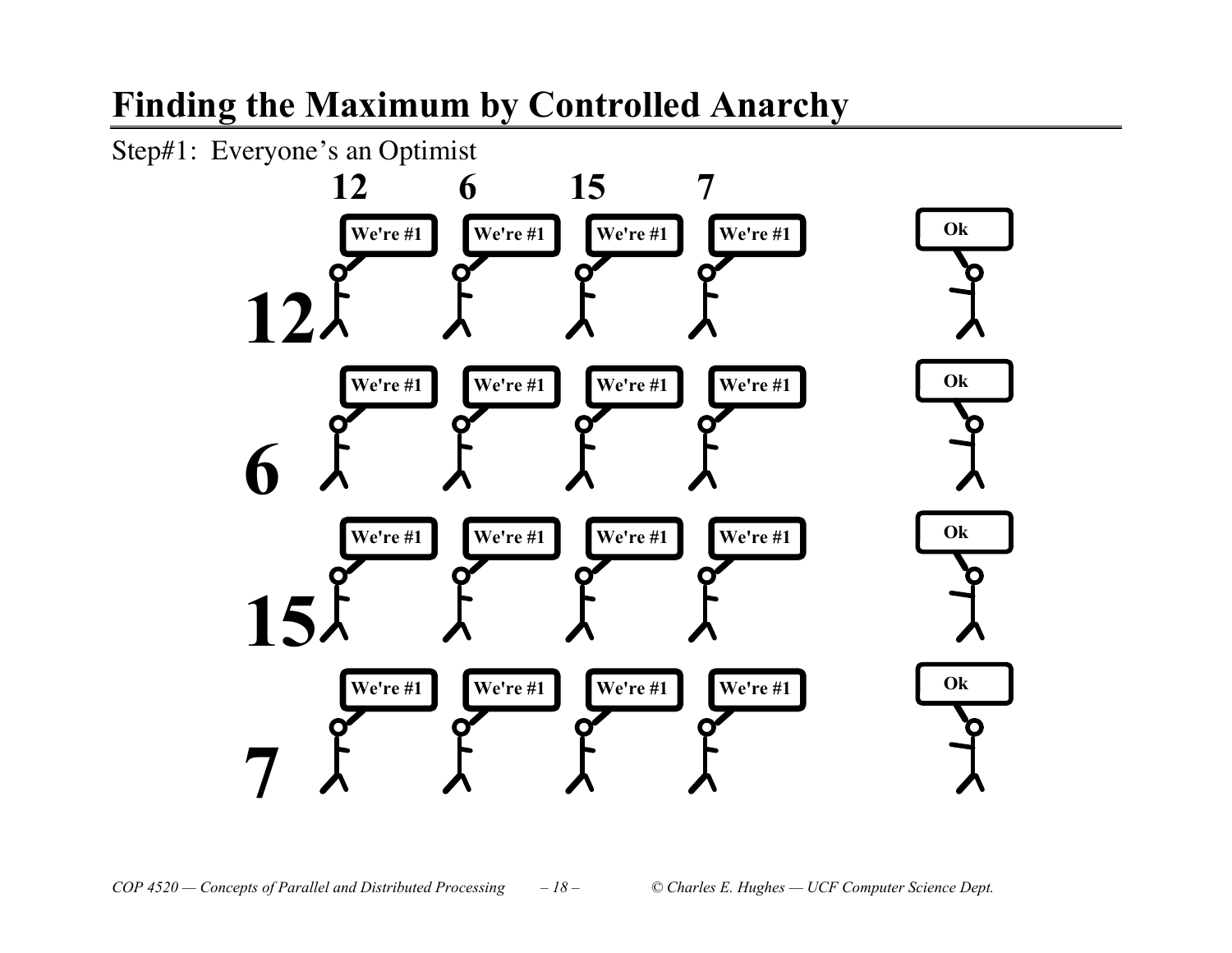### **This is the Meatiest Part**

Step#2: Realism Sets In

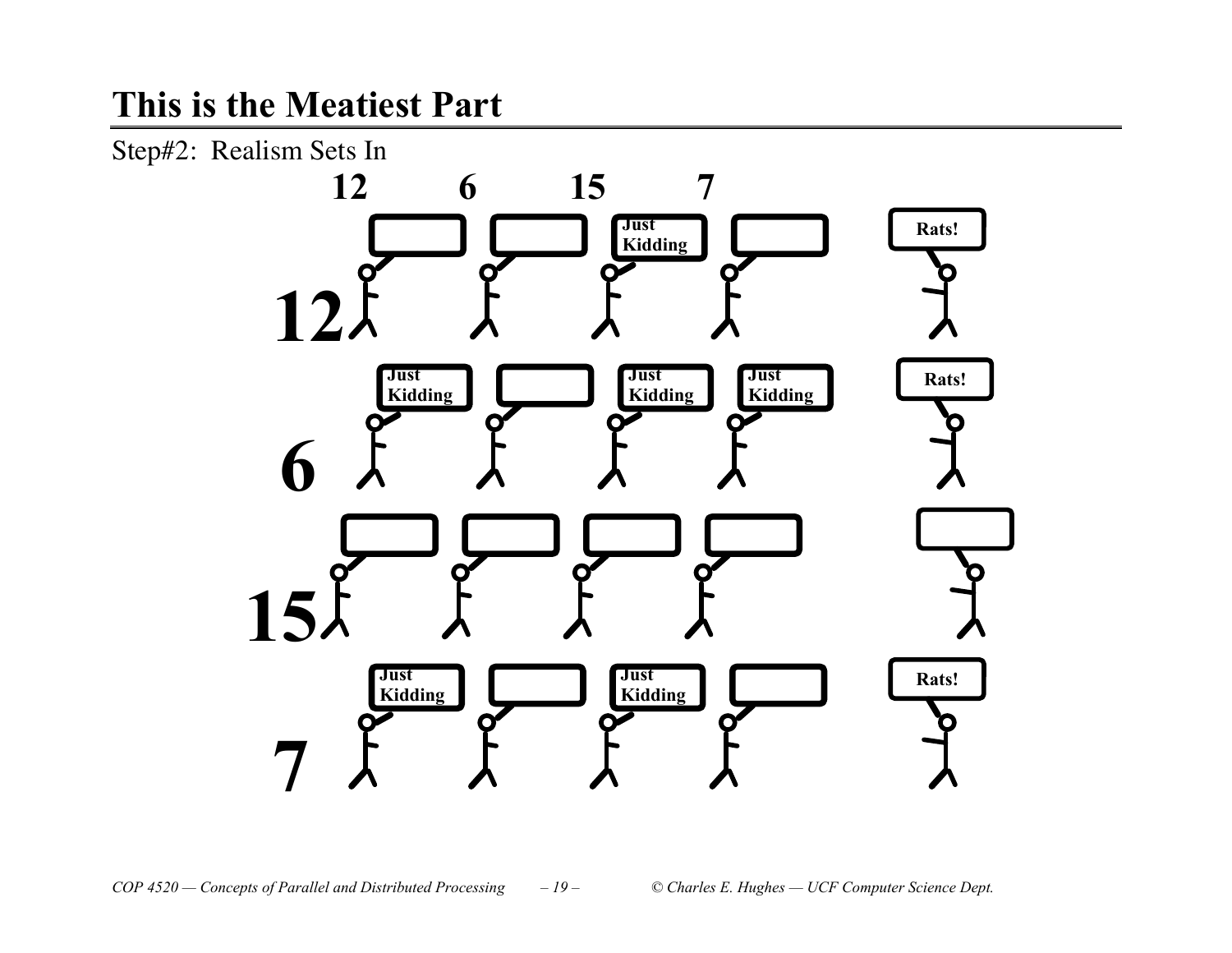# **That%s All Folks**

Step#3: Reporting the Answer

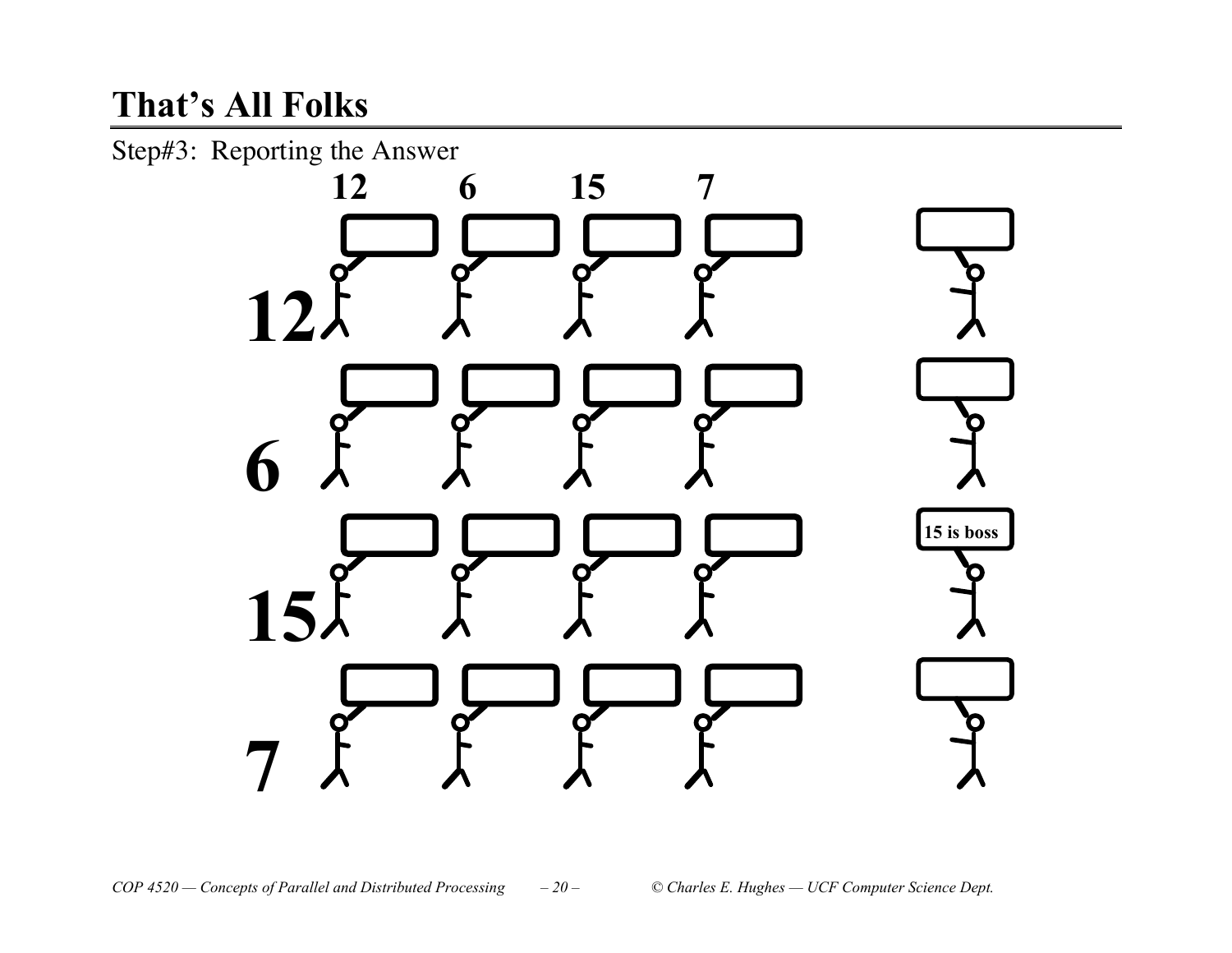Optimal in Time, Not Work on CRCW (Concurrent Read Concurrent Write) PRAM (Parallel Random Access Machine)

- Assign **N** processors to initialize **M** in 1 step.
- Assign all  $\mathbb{N}^2$  processors to first statement to fill **B** in 1 step.
- Assign all  $N^2$  processors to 2nd statement to fill **M** in 1 step.
- x Assign **N** processors to 3rd statement to select **maxVal** in 1 step.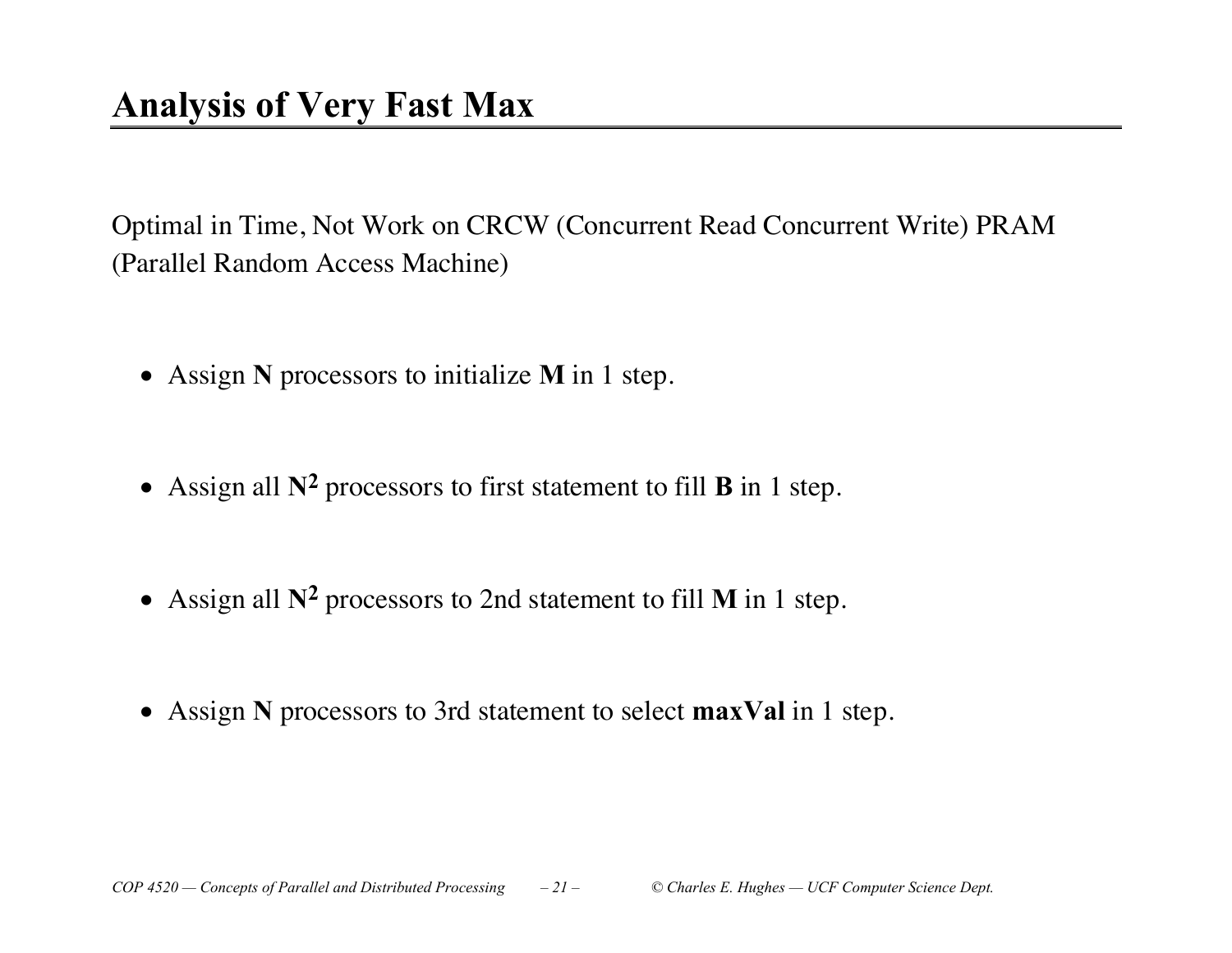## **That Was Inefficient but Real Fast**

- Can Solve Any Size Problem in 3 Steps But we need to make unreasonable assumptions about memory (CRCW)
- Use Lots of Processors Over a Million to Find Max of 1000
- We Want Fast but Not Too Expensive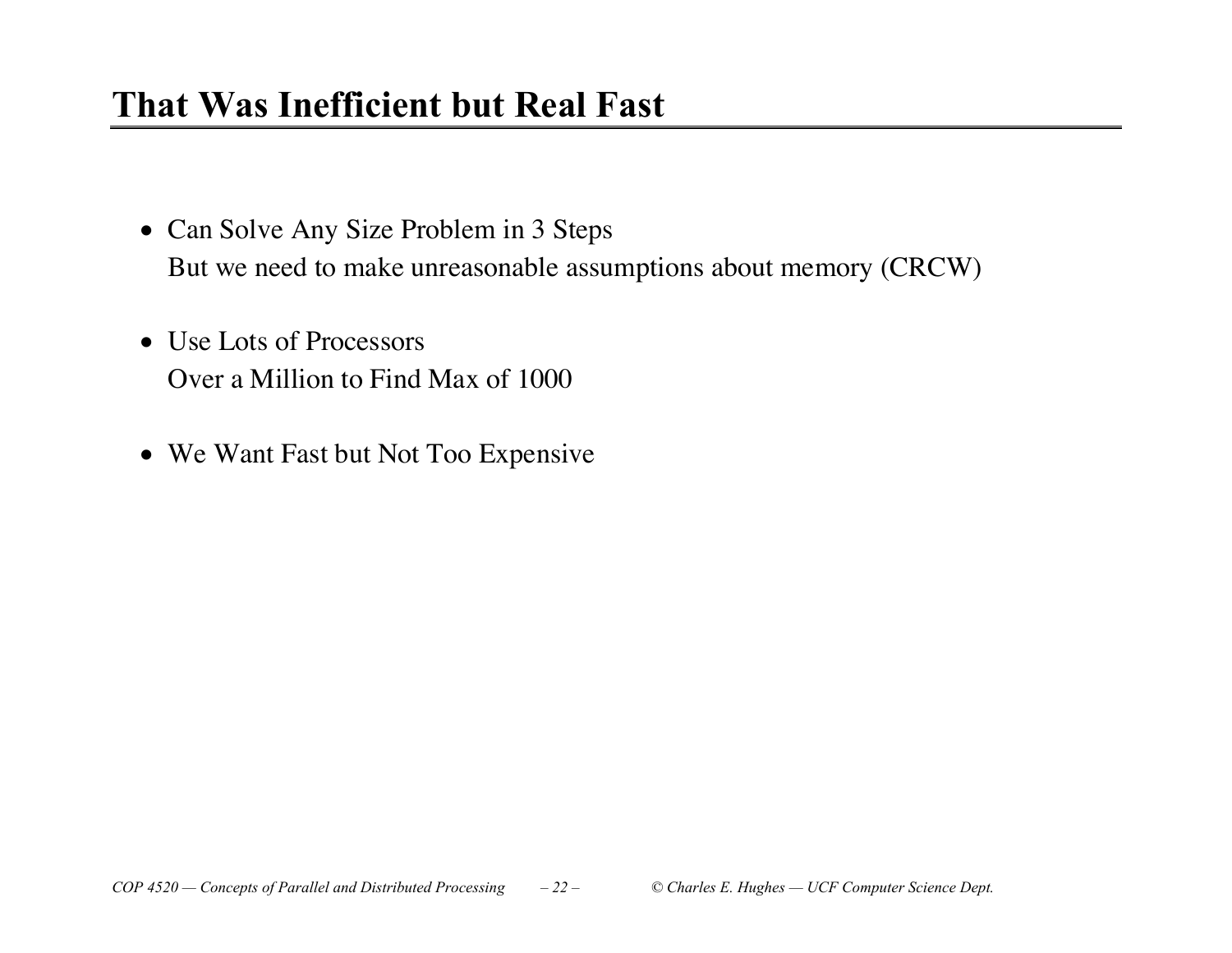#### **It Depends on Model and Goals**

- Can use  $N^2$  processors to find max of N elements on  $O(1)$  time.
- Work is  $O(N^2)$  on CRCW PRAM.
- Minimal work on EREW or CREW PRAM requires **O(lg N)** time.
- Can achieve **O(lg lg N)** time on CRCW doing minimal work.